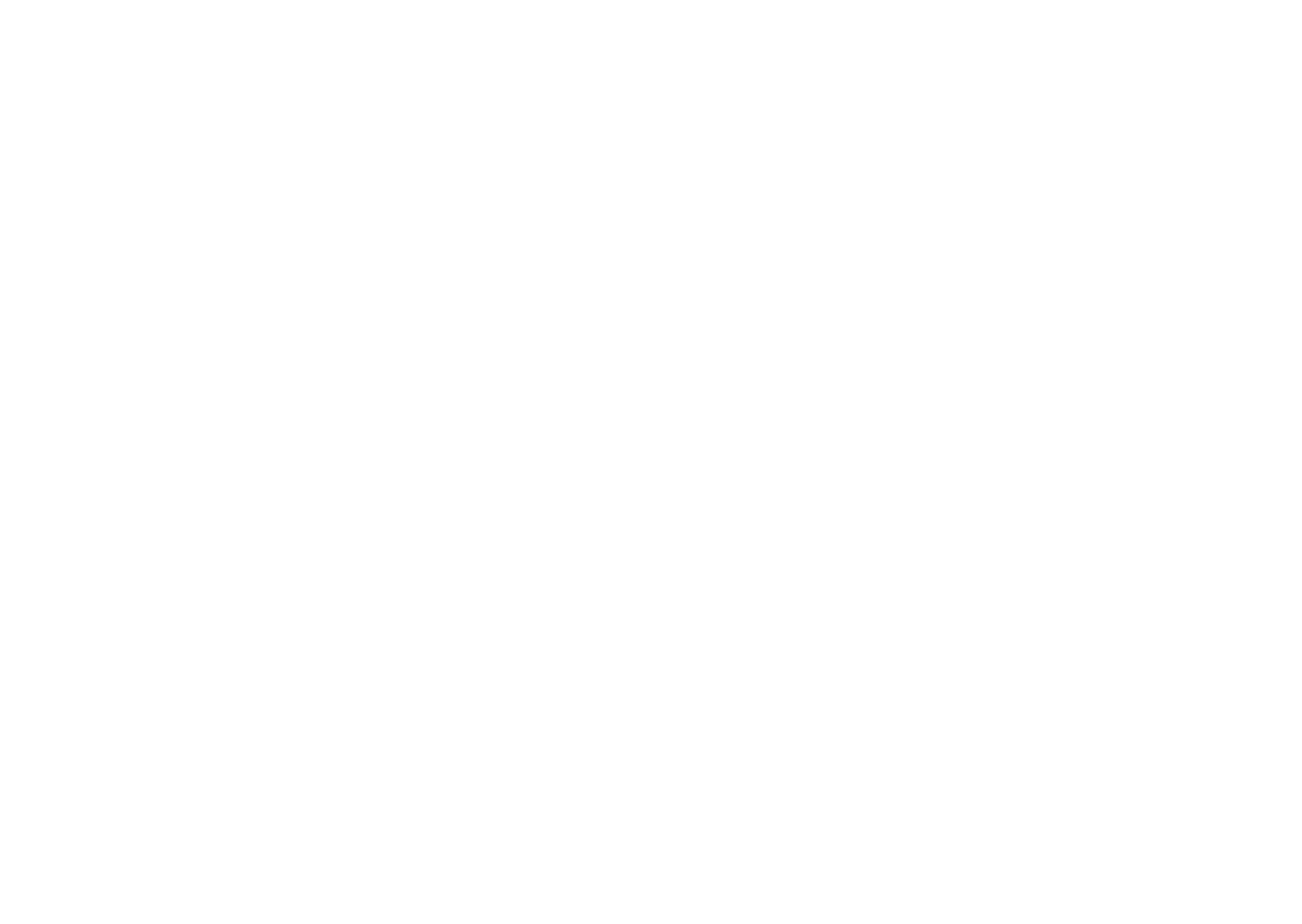# **Contents**

| Fighting coronavirus with tractors $\ldots \ldots \ldots \ldots$ 6       |  |
|--------------------------------------------------------------------------|--|
| Elections during the virus $\ldots \ldots \ldots \ldots \ldots \ldots$ 8 |  |
|                                                                          |  |
|                                                                          |  |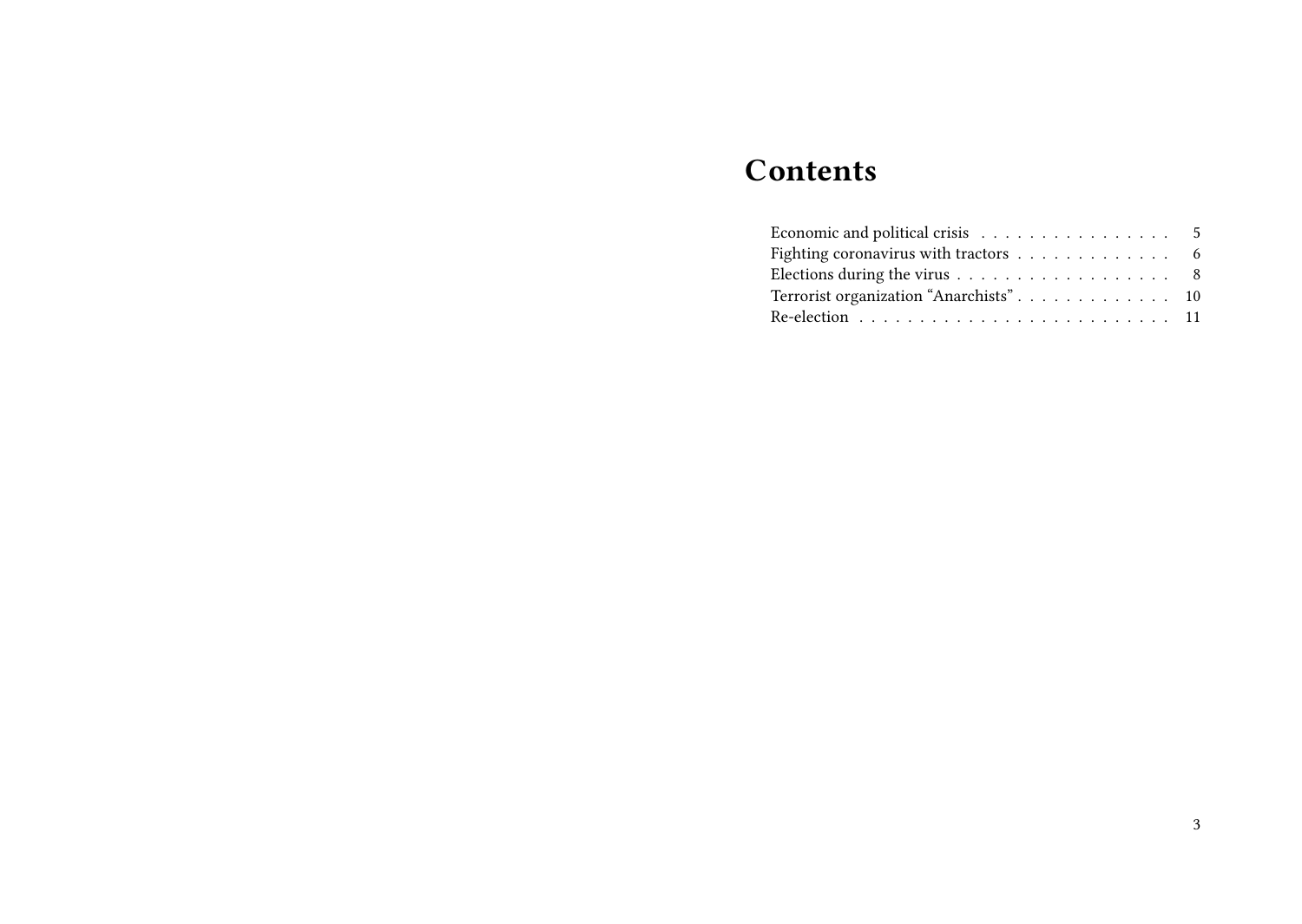For the first time in the country's history, people began to erect barricades, as well as directly clash with law enforcement agencies. A huge number of people were released from the hands of law enforcement officers at night in various parts of the country.

Solidarity during the protests again showed the incredible power of collective opposition to the dictatorship. The crowds paralyzed any action by OMON and the military, contrary to all preparations. The lack of the Internet only played a negative factor for the regime – people went out to the streets to find out what was going on.

For two hours in the center of Minsk and other cities people were fighting against the Belarusian authorities. They fought with great energy, which they had been saving for so many years. The successful confrontation shows once again the fragility of the Belarusian dictatorship.

The movement itself today is not the traditional political parties that lead the Belarusians to a bright future. Protests are organized through media platforms and have no clear leaders. Groups of people gather in the streets and decide on the way to go. The lack of a clear plan may hinder the effectiveness of the protest, but the lack of clear leaders makes it impossible to suppress easily.

The repression last night was brutal. There were so many victims. In rage, riot police threw noise grenades right at people. At least once a police truck rammed a crowd in the center of Minsk and killed one man. According to human rights defenders, at least three people were killed by the regime that night. The first blood was spilled, but people do not plan to stop. The plan is to take to the streets every day at 19:00 before the fall of the dictatorship.

There are calls in the telegram for direct democracy in the country on major channels. And although some fear that such calls exist due to misunderstanding of the concept, Belarus has rebelled and many demand the end of the dictatorship and the beginning of the era of direct democracy.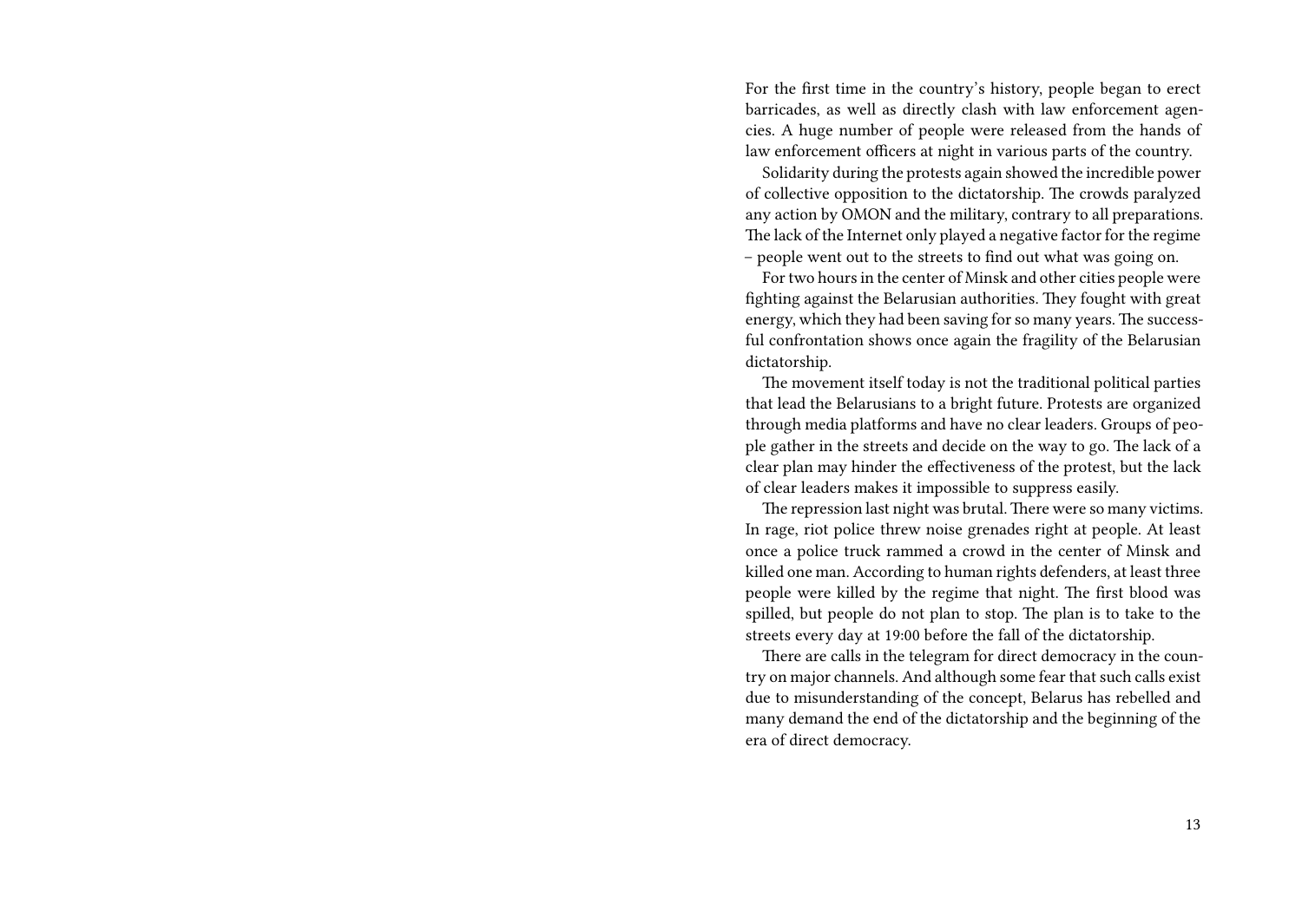in telegram called for protests on election day several weeks before the elections.

Both protesters and authorities were preparing for these elections. There were pictures of military and police equipment on the Internet. Lukashenko attended training of riot police to disperse the protests. It was clear that the authorities would not try to bring down the degree of discontent, but rather to press the population by force.

It's not surprising that in the evening of August  $9<sup>th</sup>$  thousands of people came out all over the country. Only according to the reports of the authorities themselves, the demonstrations took place simultaneously in 33 cities of the country. More than 50,000 people took part in those protests. The largest demonstrations were held in Brest, Baranavichy and Minsk. Several thousand people went out in the other regional centers.

To resist the demonstrators in Minsk, internal troops and police from all over the country were collected. The day before the election, transport columns were moving from the regions to Minsk. On election day, the city was cordoned off. Buses without license plates drove around the city and randomly detained pedestrians or journalists. Internet access was turned off or severely restricted throughout the country.

By evening, the situation had changed radically. Crowds of people started going out into the streets and moving towards the center. The same situation was observed in smaller cities of the country. Towards evening, the first clashes with OMON began, as the people tried to free the detainees. The riot police themselves ran around the city at first, wearing T-shirts and batons with no special uniforms. The attacks on OMON quickly made it clear that the situation on that day would not be normal, with people being pulled out of the crowd and simply detained.

Just an hour after the first clashes, the center of Minsk began to resemble a combat zone. Czech noise grenades, Canadian water cannons, Belarusian MAZs – all worked to disperse the protesters.

If you had asked people in Belarus how long the dictatorship of Lukashenko was left in early 2020, they would have looked at you like a fool. In a respected dictatorship, such questions are not asked, because you know what can happen. And in general, it so happens that the reign of the great leader is timeless. But the situation has changed so radically over the last 8 months that Belarusians took to the streets and for the first time in the new history of Belarus they fought back the police in at least 33 different cities of the country.

Today Belarusians have woken up in a new country. In it, people openly talk about hatred for the government and prepare for a violent confrontation with the police and state. They discuss online and live effective methods of struggle. Several factories went on strike the day after the elections.

And although the electoral commission reports about the victory of the dictator once again, objectively speaking, Lukashenko lost the election. He lost the election not to some certain candidate, but rather to the Belarusian people, who said that 26 years was enough.

How has Belarus turned from a stable dictatorship, where the most peaceful people live, into a protest center in Europe?

#### **Economic and political crisis**

Economically, Belarus is not an independent country. For many years, the Belarusian economic miracle has been able to survive only at the expense of cheap oil from Putin and direct money transfers from the Kremlin. Contrary to the fact that Lukashenko and Putin are not friends, this scheme worked relatively long while the Russian government was bathing in oil money.

With black gold prices falling, the Russian government was faced with the question of redistributing resources. Officials began to look at where the money invested was yielding some kind of result. Belarus did not give any special results. Contrary to all investments, Lukashenko extended his hold on power and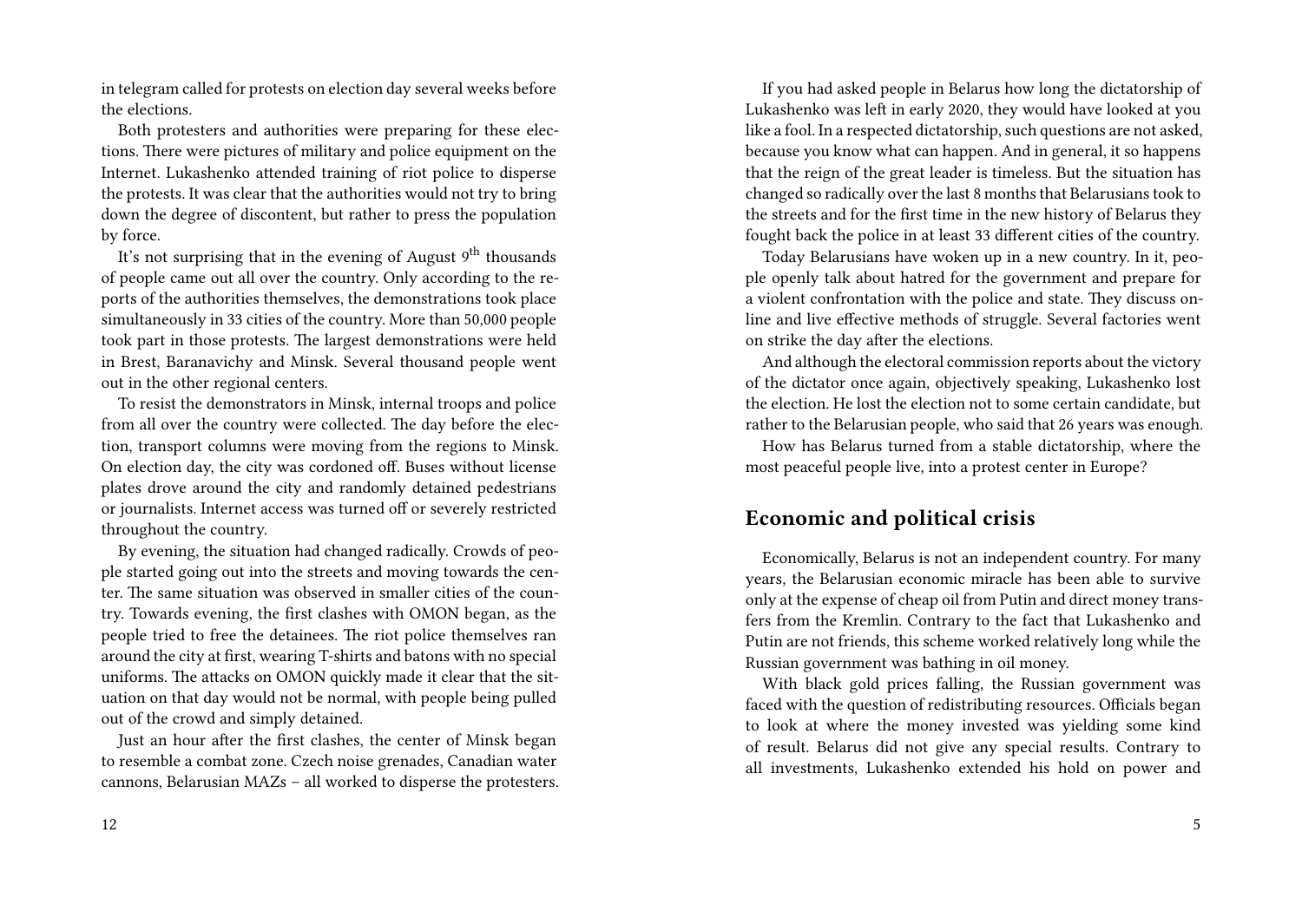hindered Belarus' integration into Russia – a process launched back in the 90s during Yeltsin.

The instability of Lukashenko over the past 10 years has shown that the Russian authorities cannot rely on him much. Turn to the West in 2015 added wood to the fire of discord between Moscow and Minsk. By early 2020, Lukashenko found himself in a very difficult situation. New oil and gas contracts have become much more difficult to conclude. The Belarusian authorities wanted at least some minimal concessions, but Russia was ready to give these concessions only when activating the project of the union state, with the joint currency and other points for the absorption of Belarus by Russia.

Political difficulties with Russia traditionally lead to economic problems in the country. During the last 5 years Lukashenko tried to neutralize this dependence by working with the West, but Western grants and loans cannot pull the Belarusian economy alone. In early 2020, the Belarusian ruble started to fall heavily against other currencies. Over the past 20 years, Belarusians have managed to survive several waves of such a fall, the largest being in 2011. The fall of the Belarusian ruble means for many Belarusians, including the fall in their real earnings. In addition, problems with the payment of salaries at state enterprises began to arise.

#### **Fighting coronavirus with tractors**

Lukashenko explained that it is due to economic problems that that Belarus cann't afford any quarantine measures against the coronavirus. If at the beginning of the epidemic the dictator was still shouting that the Belarusians would be able to avoid getting infected by work in the field and visiting the sauna, a month later he had to admit the real reasons for the lack of quarantine.

The coronovirus proved to be one of the most serious challenges for the Belarusian dictatorship, which it failed. Instead of typical

During the entire period of the dictatorship, anarchists have been involved in major political events, be it new re-elections, the movement against the construction of the nuclear power plant or protests against the laws on parasites. And in most cases, the population perceived the anarchist agenda very positively. Perhaps, somewhere they did not fully understand but accepted it.

Starting from 2013–2014, anarchists have become almost the only political force still engaged in street agitation. Most opposition parties have stopped fighting actively against the dictatorship after Maidan 2014 in fear of Russian occupation. Today, some opposition politicians still stand on the position "better Lukashenko than Putin. Part of the opposition was drowned in repression. It was much easier to do so, as repression against the leaders could have stopped the movement.

Due to their activism, anarchists are constantly attracting the attention of law enforcement agencies. Some activists are now in prison for symbolic actions, others are on the run.There are initiatives to help the poor and an anti-capitalist freemarket. Repression against anarchists rarely produces the desired result. They are written about by the opposition media and thus attract new attention and energy to the movement again.

Today, the popularity of anarchists in certain youth circles is quite high due to the fact that apart from anarchists there are no political movements left.

#### **Re-election**

Even before the beginning of the election campaign many people expected major protests in Belarus precisely because of the economic crisis and the coronavirus. It was logical for many to concentrate their protest efforts on election day and the following days. For instance, large media platforms in social networks and groups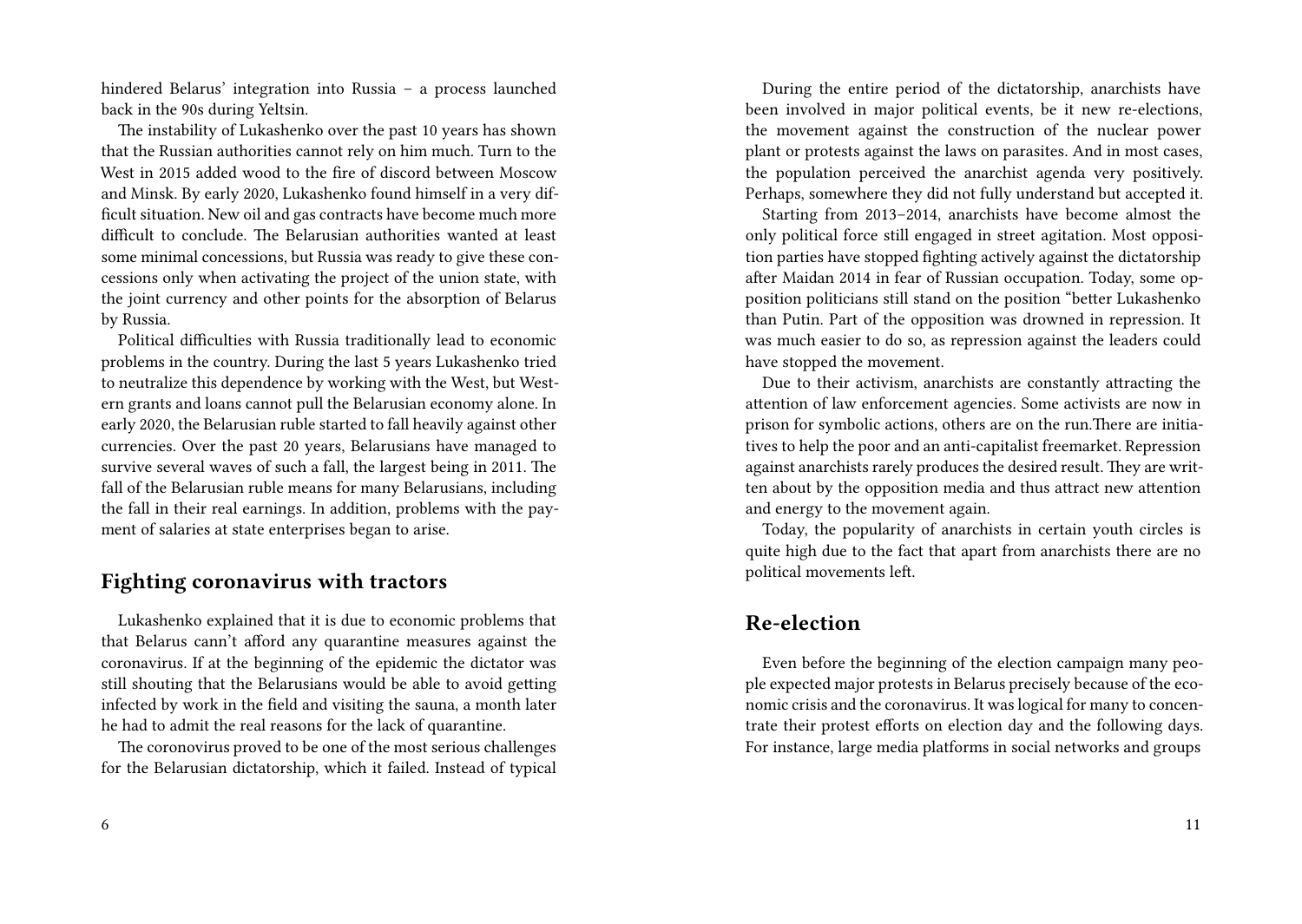Tikhanovskaya's popularity soared in just a few weeks. In July, she managed to gather one of the largest rallies in the history of the country – 50,000 people in Minsk. In other cities, she gathered from several hundred to 8,000 people. For a long time the authorities did not take any measures and allowed people to gather. Perhaps the role was played by the sexism of Lukashenko, who never held women for serious opponents of the authorities. The top of Tikhanovskaya's team were women. Tikhanovskaya also came on stage with two coordinators of her campaign.

Just a few days before the election, the authorities suddenly came to their senses. Instead of banning the gatherings, the decision was to play fools – all the venues declared open for rallies began to hold government events or repairs. The ban on assembly has provoked the next wave of discontent, but in active stages of protest has not turned out, as there were only a few days left before elections.

At the same time, during the last week the Belarusian police started actively detaining bloggers. Such tactics are not new and have been used by the authorities for many years – before any protests there are constant detentions of journalists and bloggers, who can cover these protests online.

## **Terrorist organization "Anarchists"**

Before we proceed directly to election day, I would like to make a short introduction to the anarchist movement in Belarus.

Anarchists have reappeared in the country after the collapse of the Soviet Union. In the early nineties, some groups made a significant contribution to the formation of the workers' and environmental movement. Anarchists played one of the key roles in extending the moratorium on the construction of the Belarusian nuclear power plant in 1999 (in 2009 anarchists and environmentalists lost the fight).

populism and care for their people the authorities left the population on self-sufficiency.

Medical care in Belarus is nominally free of charge, but many services have to be paid for, as there is not enough money from the budget for drugs and medical equipment. It was impossible to test for coronavirus in many cases. Many could not afford to stay home and go to work. It is difficult to assess the real scale of the Coronavirus epidemic in Belarus. The state is the only institution that has real figures, and these figures are kept secret. In addition, many cases of coronavirus were labelled as pneumonia, including fatal.

In order to maintain medical care, small businesses and a large number of ordinary people have, in fact, engaged in decentralized support of medical staff. Some restaurants and bars prepared food for the medical staff from the donations made by city dwellers. As in other countries, grass-roots initiatives produced protective masks. Taxi drivers transported medical personnel without payment.

A few months later, many people had the feeling that the state had abandoned them. But, on the other hand, there was a sense of solidarity, the certainty that neighbors, friends and even strangers from the Internet would not leave you in trouble. This feeling has restored to Belarusians the importance of the public as opposed to the state. Solidarity has become not just a word, but a direct practice.

And if in many countries, which were under the impact of coronavirus, with the fall of the number of infected, solidarity began to fall, in Belarus the structures of solidarity continued to work in other spheres as well. For example, in June, half of Minsk lost access to clean water. And while officials insisted that there was no problem with water, residents of the districts with water were organizing and delivering water to the neediest parts of the city.

Thus, one of the most important results of the coronavirus (the epidemic did not end in the country) was the growing awareness of